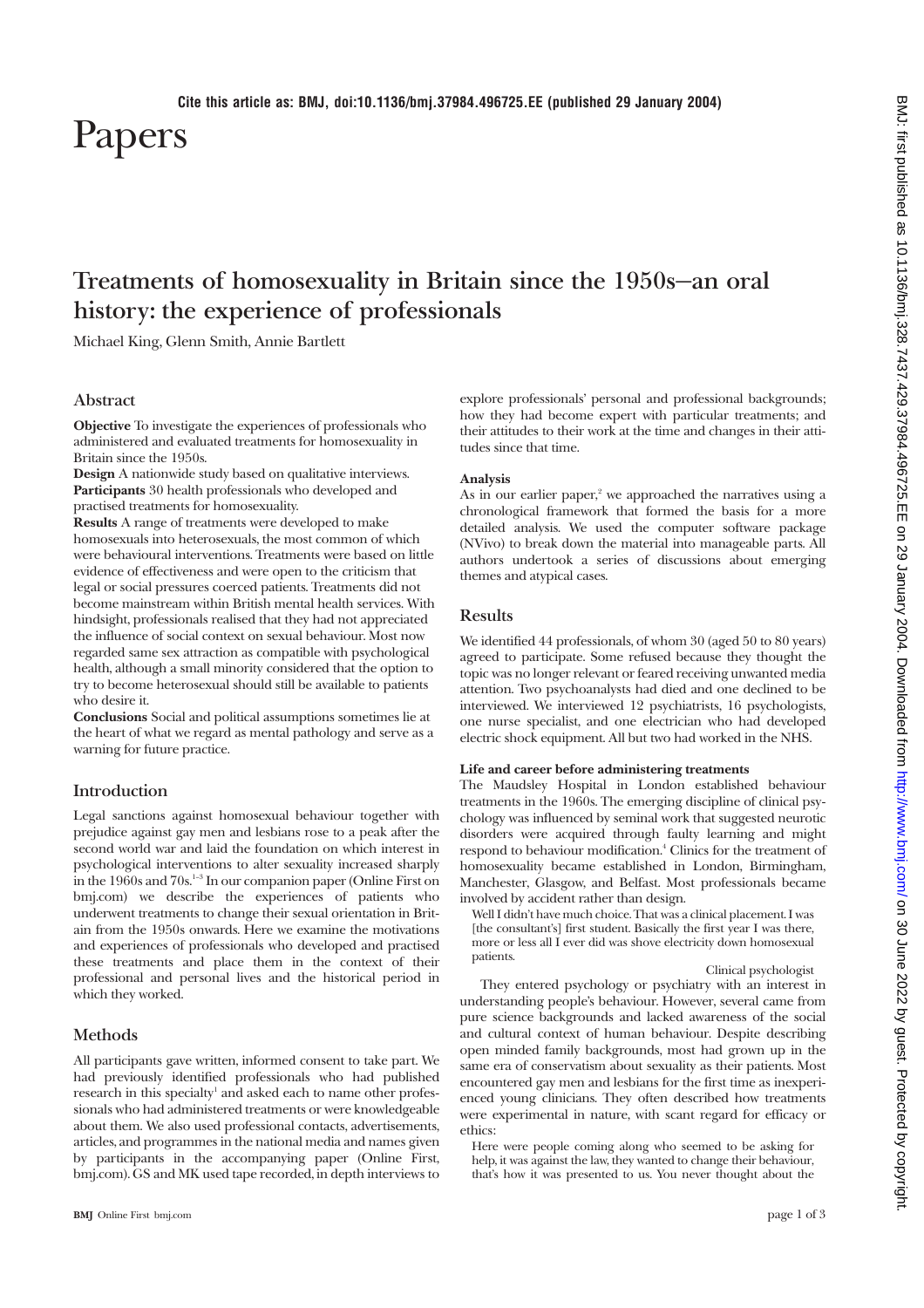morality of what you were doing. You were effectively a technician. Clinical psychologist

They rarely questioned the prevailing assumption that same sex attraction was abnormal or considered that people could adapt to their sexuality:

I must say that at least at first I was not aware of any particular ethical difficulty. Dealing with it by ameliorating their social background, rather than dealing with their sexual orientation, hadn't really occurred to any of us, certainly not me.

Clinical psychologist

#### **Treatments**

Most of the professionals provided behavioural treatments, which included aversion therapy and covert sensitisation. Aversion therapy with electric shock was the most common treatment:

We had to become electrifying geniuses! The situation was you had the screen, the person sat at the table with the things [equipment] on and with a lever that they had to pull to avoid the shocks. The pictures started off with pretty men, working their way through ugly men into ugly women and into pretty women. That was the whole process literally.

#### Mental health nurse

Intermittent aversion schedules were commonly used, as it was believed that the new behaviour was less readily extinguished. Professionals' descriptions of treatment corresponded with patients',<sup>2</sup> although one reported that his patients had several weeks of inpatient assessment, giving the patient time to withdraw from treatment. Talking to patients was believed to compromise the effectiveness of aversion therapy. Other behavioural treatments included covert sensitisation, in which patients would counter homosexual thoughts with shameful fantasies of arrest by the police or discovery by family. Masturbating to a homosexual fantasy and switching to a heterosexual one near orgasm was also advised.

Other treatments described were psychoanalysis and hypnotherapy. Treatments seemed to be used throughout the country with no general protocol or ethical guidelines. Few lesbians received treatment.

One leading advocate of treatments in the 1960s and 1970s reported that he became convinced that helping men to control compulsive homosexual behaviour was the most effective option:

Certainly after 1975 I would tell them [patients] that I didn't think it was possible to change their sexual orientation. The main people I treated were predominantly heterosexual, who felt their homosexual behaviours had become compulsive and they wanted to get them under control.

#### Psychiatrist

None the less, many spoke of their increasing doubts and dilemmas about the efficacy and ethics of any such treatments: From the data I looked at, it undoubtedly inhibited their [homosexuals] sexual behaviour and there was loads of evidence of that. They were psychologically castrated if you like—heavy word. But you hadn't put anything in its place.

Clinical psychologist

Many professionals came to recognise the social context of sexual behaviour. One leader in the field was shocked to find his work publicly compared with brain washing and Nazi experimentation. Several eventually considered aversion therapy unjustifiable and pursued "softer" behavioural techniques together with social skills training:

We also had retraining, if that's the word, in sexual and social behaviours because many of these people appeared, at least to us, to be deficient in making sexual advances to women.

Clinical psychologist

#### **Outcomes of treatment**

Outcome assessments were variable, and systematic follow up was attempted only in research settings. There were mixed views about efficacy of treatments but a minority of professionals still regarded treatment as effective:

This young man came in with homosexuality. Completely cured, went out and married a girl who turned out to be lesbian. We treated her, she got better and the last time we heard of them they were married with 4-5 children!

Psychiatrist

Others considered that gains were more limited but that it was still possible to curb homosexual behaviour:

I think two or three people really had become satisfactorily heterosexual. The rest felt that their problems had been ameliorated in that they were either better disposed to their homosexual condition or the fear that some of them had concerning homosexual behaviour had modified, either because they had been able to reduce it, terminate it, or been able to talk to people and become more adjusted to it.

#### Clinical psychologist

Most doubted the treatment's efficacy, however, and came to question whether they were acting in patients' best interests. They began to think that treatment was underpinning questionable social values and that patients might say anything to convince them that it had worked to avoid yet more treatment or further legal repercussions:

People were referred from the courts as voluntary patients as an alternative to prison, which isn't terribly voluntary. People were motivated to say things that weren't actually true.

Psychiatrist

#### **Life and career after administering treatments**

None of those interviewed had made treatment of homosexuality their life work. Like their patients, they were influenced by changing public attitudes to sexuality and evolving ideas on the social politics of sexual expression:

With hindsight I look back and say that's just part of the horror stories of the 1950s and 60s of general homophobia. The fact that it had a theoretical underpinning was true but essentially an element. Nobody would have thought of using that theory to treat homosexuals had there not been this great big kerfuffle about homosexuality that was still existent. There's no such thing as a totally neutral free profession that does things purely because of their scientific interest.

#### Clinical psychologist

Several also spoke of their guilt about their use of these treatments, which they now regarded as a form of punishment, and their unease in talking about their involvement with family, friends, and colleagues:

I feel a lot of shame. I don't think I've ever spoken about it since then apart from now. I'm sure I've talked about a lot of the other clinical experiences.

#### Clinical psychologist

However, a small minority still maintained that same sex attraction is a mental illness requiring treatment or at the least is associated with psychopathology:

I thought they [homosexuals] were people who were disordered and needed treatment and psychiatric help. And I still do.

Clinical psychologist

A few even voiced concern that people who wanted to change were denied the opportunity by the demise of these treatments:

If there was a treatment that could change homosexuality for most people who wanted to change that wouldn't feel unreasonable to me, because I still see guys who are predominantly homosexual but are really very uncomfortable with the whole gay scene. So I could see someone like that, if there was a treatment to make them heterosexual, to give it to them.

Psychiatrist